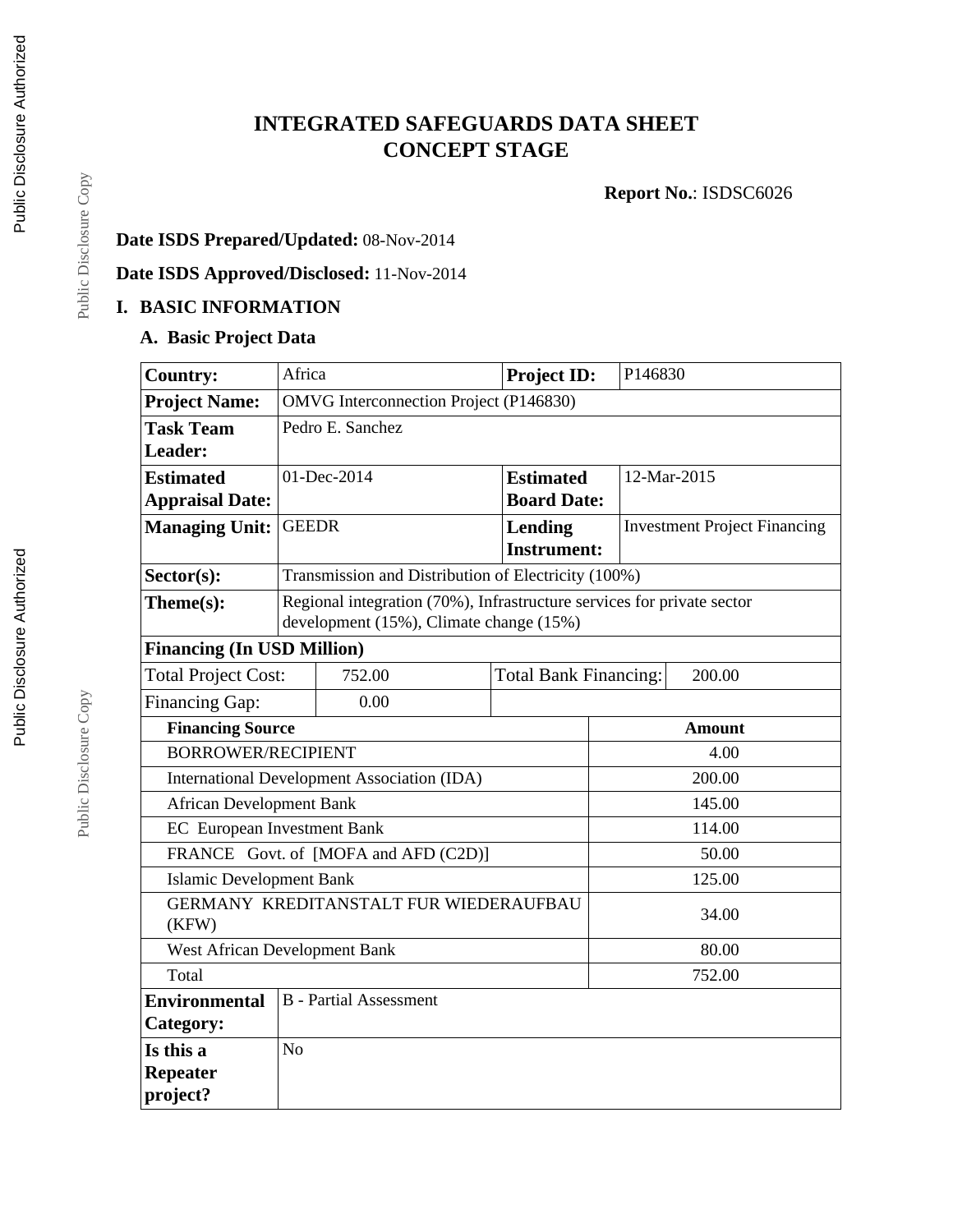#### **B. Project Objectives**

8. The project developmental objective is to increase electricity supply to Gambia, Guinea, Guinea-Bissau and Senegal through developing the interconnection infrastructure.

### **C. Project Description**

The proposed WAPP APL 4, Phase 2 (OMVG Energy project), would finance three out seven transmission line lots of the OMVG Interconnection Loop, and technical assistance according to the following components:

Component 1: 225 kV Interconnection between Gambia, Guinea, Guinea-Bissau and Senegal (Project Cost US\$ 153million)

This component involves the construction of a 225 kV transmission network capable of handling 800 MW. It includes construction of a 651km 225 kV transmission line (of a total 1700km in the network), connecting the electrical networks of the four countries of the OMVG (Gambia, Guinea, Guinea-Bissau and Senegal). The 651km of transmission lines includes construction of Lots 5, 6, and 7 according to the following distribution: Senegal: 163 km, US\$ 41.4m; Gambia: 182.8 km, US\$ 45.5m; Guinea: 86 km, USD\$19 m, Guinea Bissau: 217.6 km, US\$ 47.2m.

Component 2: Project Management and Technical Assistance to OMVG Secretariat (Project \$97m, IDA Credit US\$ 20 million)

IDA credit will focus on TA activities related to institutional and commercial activities including: (i) the institutional and commercial arrangements to be put in place in order to ensure a sustainable performance of the generation and transmission facilities through an effective O&M model; (ii) Feasibility studies for at least three hydropower developments in the basin; (iii) structure to empower OMVG to coordinate the use of resources (hydropower) and the development of future generation facilities in such a way as to maximize the long term benefits for each member country

### **D. Project location and salient physical characteristics relevant to the safeguard analysis (if known)**

The project includes construction of a 651km 225 kV transmission line (of a total 1700km in the network), connecting the electrical networks of the four countries of the OMVG (Gambia, Guinea, Guinea-Bissau and Senegal). Though the provisional right-of-ways (COTECO, 2006) are identified out-of sensitive areas, they may finally cross various landscapes including forests, degraded savannas, wetlands, agricultural and pasture lands human settlements. In light of that, biodiversity conservation and disturbance of water courses during the construction phase will be of important concern. The expected impacts will be detailed in the existing environmental and social documentation (ESIA, ESMP, and RAP prepared in 2004 and revised 2006) which are being updated by the OMVG secretariat.

## **E. Borrowers Institutional Capacity for Safeguard Policies**

OMVG is affected by weak capacity which will impede its ability to adhere to safeguard policies. A comprehensive program to enhance OMVGs corporate governance and operational performance needs to be developed, and a competent and well resourced PIU identified.

#### **F. Environmental and Social Safeguards Specialists on the Team**

Salamata Bal (GSURR) Maman-Sani Issa (GENDR)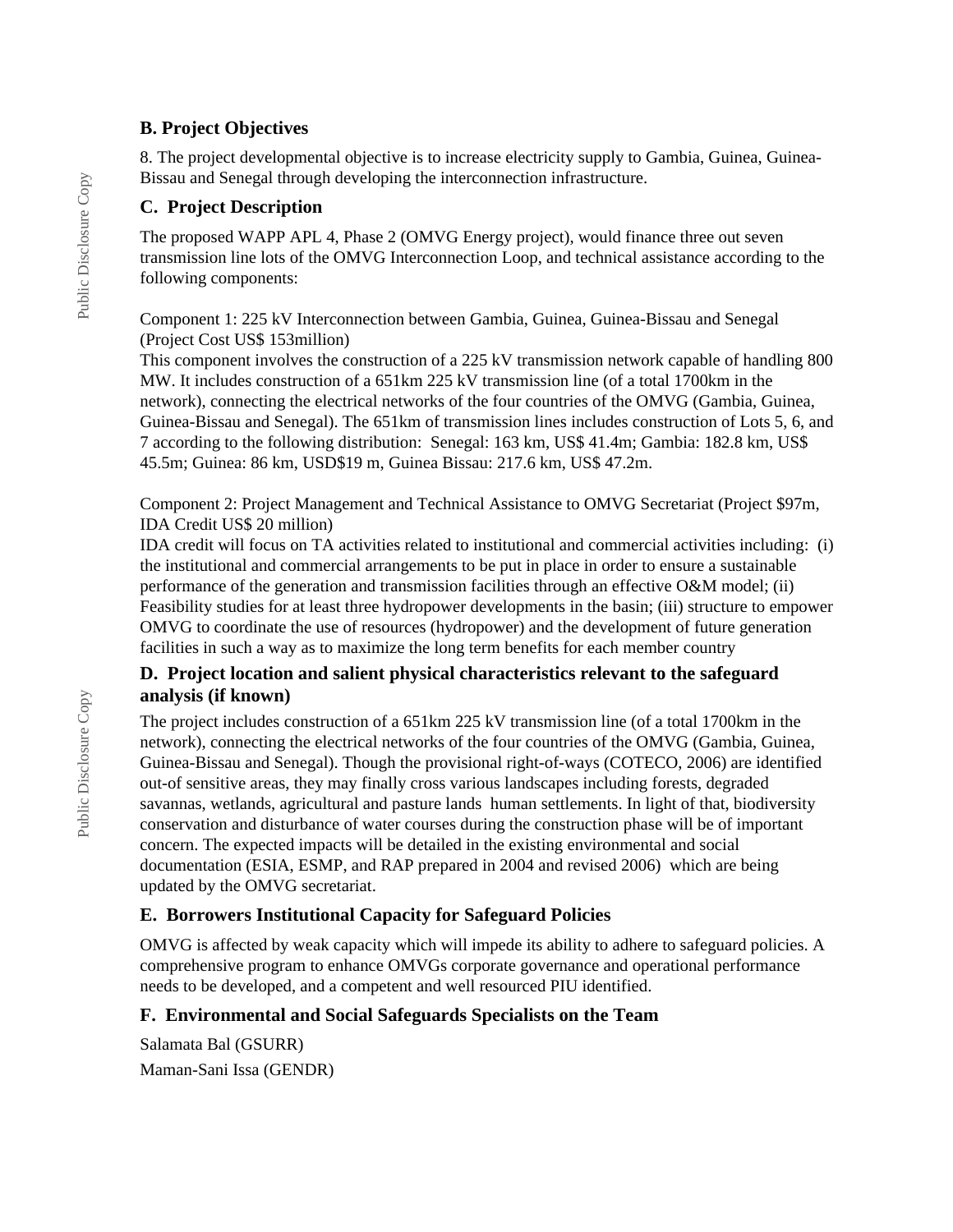| <b>Safeguard Policies</b>                      | <b>Triggered?</b> | <b>Explanation (Optional)</b>                                                                                                                                                                                                                                                                                                                                                                                                                                                                                                                                                                                                                                                                                                                                                                                                                                                                                                                                                                                                                                                                                                                                                          |  |
|------------------------------------------------|-------------------|----------------------------------------------------------------------------------------------------------------------------------------------------------------------------------------------------------------------------------------------------------------------------------------------------------------------------------------------------------------------------------------------------------------------------------------------------------------------------------------------------------------------------------------------------------------------------------------------------------------------------------------------------------------------------------------------------------------------------------------------------------------------------------------------------------------------------------------------------------------------------------------------------------------------------------------------------------------------------------------------------------------------------------------------------------------------------------------------------------------------------------------------------------------------------------------|--|
| Environmental Assessment OP/<br><b>BP</b> 4.01 | Yes               | The project activities (cleaning the right-of-<br>ways, construction of the lines, maintenance,<br>etc.) will likely impact on biophysical and social<br>environments. The physical characteristics of<br>the receiving environments in the countries<br>suggest potential negative average to significant<br>impacts through fragmentation of vegetation<br>cover, loss agricultural land and cultural<br>properties along with other social challenges<br>like gender and communicable diseases. An<br>environmental and social impact assessment<br>(ESIA) of the bigger OMVG project, including<br>these transmission lines, has been carried out in<br>2004 and 2006 and captured the essential of<br>these impacts. It found that a large part of the<br>potential impacts is linked to the construction<br>activities and can be managed by good<br>construction practices. In the<br>operation phase, the impacts are, in general,<br>minor or negligible. The overall environmental<br>impact of the transmission line, therefore,<br>appears to be moderate. The original ESIA will<br>be updated in compliance with the Bank<br>requirements, consulted upon, and disclosed |  |
| Natural Habitats OP/BP 4.04                    | <b>TBD</b>        | prior to appraisal.<br>The project sites in the countries host some<br>vegetation areas which may present<br>characteristics of natural habitat as defined<br>under this policy. The ESIA which is being<br>updated by the OMVG secretariat will provide<br>clarification. Of the 69 sq km total area affected<br>by the transmission line, the original ESIA and<br>ESMP anticipated that the only impact that<br>justifies an environmental follow-up is the<br>deforestation in minimal areas with classified<br>forests, and recommended to compensate this<br>impact by reforestations inside these same<br>classified forests. Therefore the impacts do not<br>seem to be irreversible.                                                                                                                                                                                                                                                                                                                                                                                                                                                                                          |  |
| Forests OP/BP 4.36                             | Yes               | The right-of-ways will probably pass through<br>natural vegetation though the identification<br>criteria comprised the avoidance of natural<br>habitat, gazetted forests, park and reserves as<br>well as wetlands. The exploitation of borrow                                                                                                                                                                                                                                                                                                                                                                                                                                                                                                                                                                                                                                                                                                                                                                                                                                                                                                                                         |  |

# **II. SAFEGUARD POLICIES THAT MIGHT APPLY**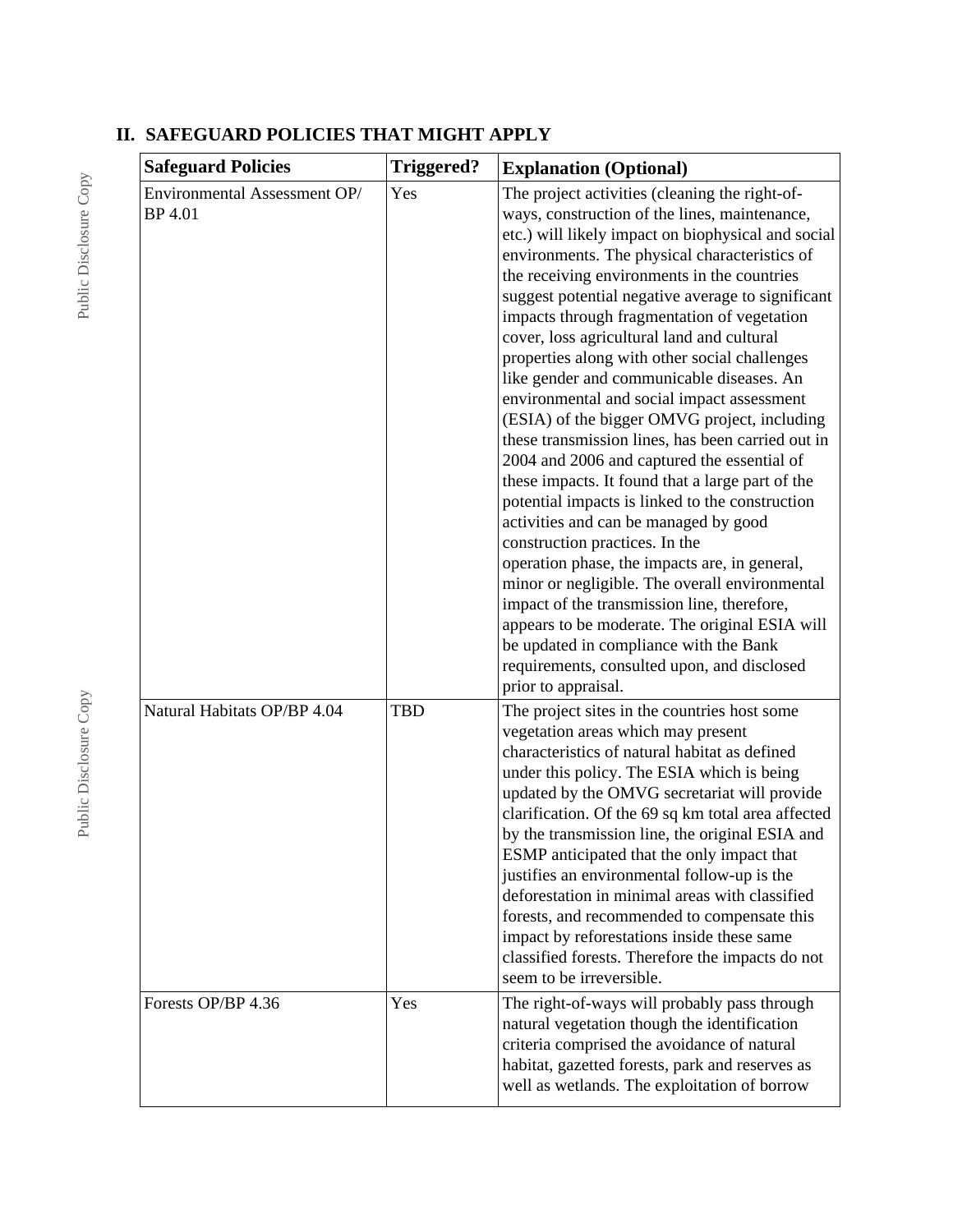|                                                   |                | pits and/or quarries may also induce even minor<br>negative on vegetation cover.                                                                                                                                                                                                                                                                                                                                                                                                                                                                                                                                                                                                                                                                                         |  |
|---------------------------------------------------|----------------|--------------------------------------------------------------------------------------------------------------------------------------------------------------------------------------------------------------------------------------------------------------------------------------------------------------------------------------------------------------------------------------------------------------------------------------------------------------------------------------------------------------------------------------------------------------------------------------------------------------------------------------------------------------------------------------------------------------------------------------------------------------------------|--|
| Pest Management OP 4.09                           | No             | The project will not finance acquisition, storage,<br>distribution or use of pesticides.                                                                                                                                                                                                                                                                                                                                                                                                                                                                                                                                                                                                                                                                                 |  |
| Physical Cultural Resources OP/<br>BP 4.11        | Yes            | The project influence area does not stretch over<br>any known archaeological site or sacred forest/<br>area. Notwithstanding, the policy is triggered to<br>manage chance found artifacts whenever it<br>happens especially during the construction/<br>exploitation of borrow pits.                                                                                                                                                                                                                                                                                                                                                                                                                                                                                     |  |
| Indigenous Peoples OP/BP 4.10                     | N <sub>o</sub> | There are no indigenous people living in the<br>project areas.                                                                                                                                                                                                                                                                                                                                                                                                                                                                                                                                                                                                                                                                                                           |  |
| <b>Involuntary Resettlement OP/BP</b><br>4.12     | Yes            | The construction and maintenance of the<br>transmission lines may necessitate resettlement<br>of people through acquisition of agricultural<br>lands. The original ESIA and ESMP stated that<br>the choice of the layout allowed to reduce to the<br>minimum the impacts of the project on the<br>populations and that no relocation of persons or<br>buildings would be necessary within the<br>required surface area of the corridor. The<br>residual social impacts will be minor to<br>negligible. The original ESIA and ESMP will be<br>reviewed, updated, consulted upon, disclosed<br>in-country and at the bank infoshop prior<br>appraisal. In addition, a Resettlement Policy<br>Framework will be prepared, consulted upon<br>and disclosed before appraisal. |  |
| Safety of Dams OP/BP 4.37                         | No             | The project will not finance dam construction.                                                                                                                                                                                                                                                                                                                                                                                                                                                                                                                                                                                                                                                                                                                           |  |
| Projects on International<br>Waterways OP/BP 7.50 | N <sub>o</sub> | The project does not include activities on any<br>international waterways.                                                                                                                                                                                                                                                                                                                                                                                                                                                                                                                                                                                                                                                                                               |  |
| Projects in Disputed Areas OP/BP<br>7.60          | No             | The project do not finance activities in disputed<br>areas.                                                                                                                                                                                                                                                                                                                                                                                                                                                                                                                                                                                                                                                                                                              |  |

## **III. SAFEGUARD PREPARATION PLAN**

- **A. Tentative target date for preparing the PAD Stage ISDS:** 11-Jul-2014
- **B. Time frame for launching and completing the safeguard-related studies that may be needed. The specific studies and their timing1 should be specified in the PAD-stage ISDS:**

Project documents were developed between 2002-2007, including ESIA, ESMP and RPF. OMVG has started the procurement process for a consulting firm to update these documents, with support of ADB funding.

#### **IV. APPROVALS**

| Task Team Leader: Name: Pedro E. Sanchez |
|------------------------------------------|
|                                          |

 $1$  Reminder: The Bank's Disclosure Policy requires that safeguard-related documents be disclosed before appraisal (i) at the InfoShop and (ii) in country, at publicly accessible locations and in a form and language that are accessible to potentially affected persons.